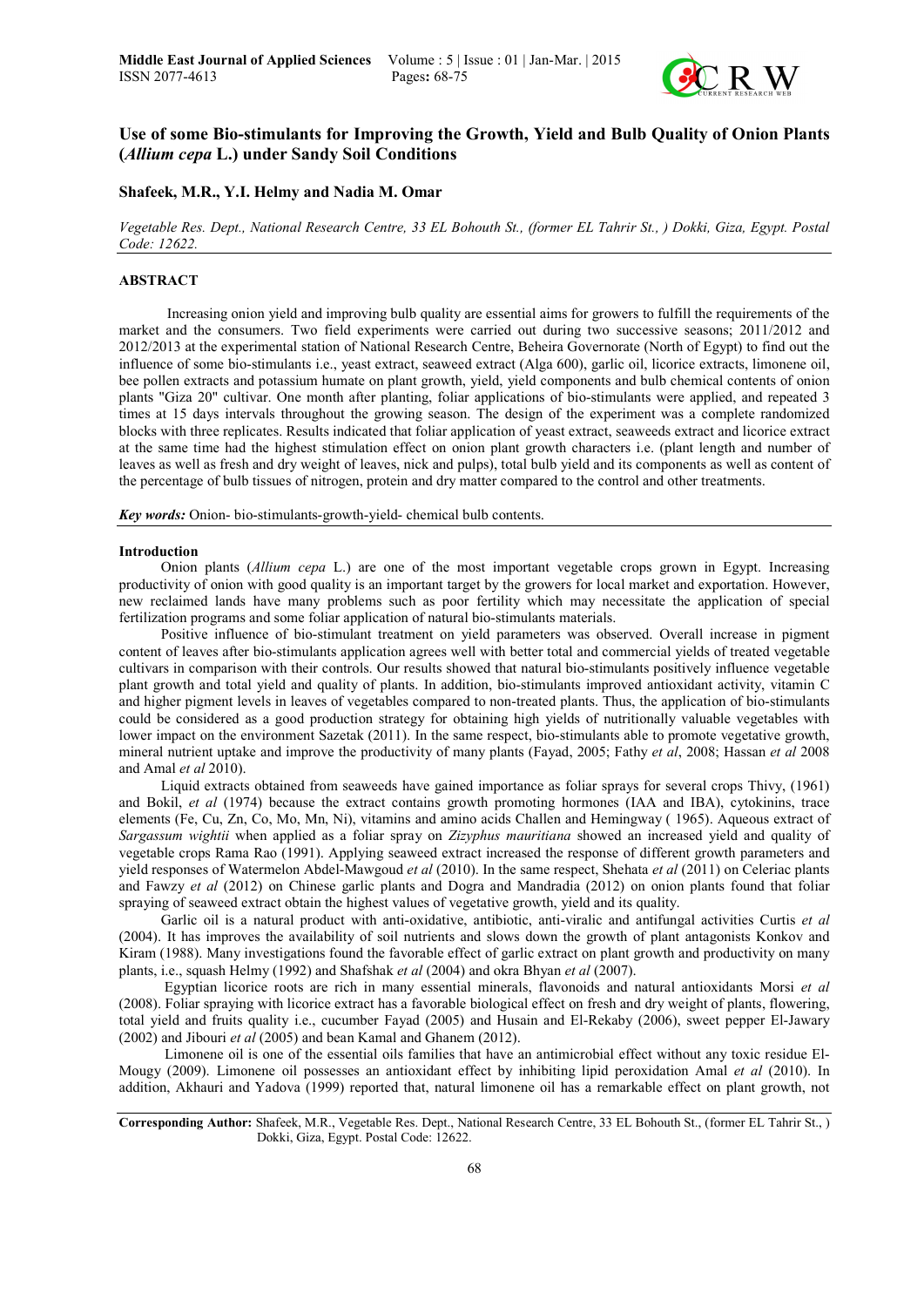only due to the antioxidant ameliorative effect, but also due to the insecticidal protective effect. Moreover, many studies indicated that, foliar spraying with limonene oil increases fresh and dry weight of plant, pod setting and total yield Fathy and Kheder (2005) and Fathy *et al* (2008).

Brewer's yeast is one of the richest source of high quality protein, namely the essential amino acids like lysine, tryptophan etc., contains the essential minerals and trace elements, namely calcium, cobalt, iron etc. and the best sources of the B-complex vitamins such as  $B_1$ ,  $B_2$ ,  $B_6$  and  $B_{12}$ . The extract is a valuable source of bio-constituents especially, cytokinins Amer (2004), that work as a readily available growth supplement for plants that eventually improve plant production Ghoname *et al* (2009), especially; when sprayed on green bean plants (Fathy and Farid 1996; El-Tohamy and El-Greadly 2007, Kamal and Ghanem 2012, and Marzauk *et,al* 2014) and Tarek *et al* 2014 on garlic plants.

Bee pollen grains contain nutritional compounds like carbohydrates, proteins, amino acids, lipids, vitamins, minerals and traces of micronutrients Serra and Jorda (1997). The extract contains a high amount of polyphenolic substances, flavonoids and cinnamic acid derivatives, which have high ability to neutralize the active oxygen species Silva *et al* (2000) and Almeida *et al* (2005). Moreover, Singh and Sawhney (1992) and Hassan *et al* (2008) reported that, bee pollen grains extract contains auxins, IBA and cytokinin.

Potassium humate can be used as organic potash fertilizers. It supplies high levels of soluble potassium in readily available forms. Combined with humic acid, potassium can be rapidly absorbed and incorporated into plant whether via soil or foliar application methods. Enhancement of plant growth using potassium humate had been reported to be due to increasing nutrients uptake such as N, Ca, P, K, Mg, Fe, Zn and Cu David, *et al* (1994) and Adani *et al* (1998) enhancing photosynthesis, chlorophyll density and plant root respiration which resulted in greater plant growth and yield Chen and Aviad (1990). In North Florida, Castro *et al* (1988) reported a 17% yield increase of large tomato fruits with application of humic acid compared to the control treatment in micro irrigated culture. In the same respect, Padem *et al* (1997) on pepper plants studied that seedling stem diameter, number of leaves; shoot and dry matter were significantly influenced by foliar application of potassium humate. Moreover, Abd El-Al *et al* (2005) on onion plant and Ghoname *et al* (2009) on sweet pepper plant found that, foliar application of potassium humate at different levels had a significant effect on growth characters and total yield and its components as well as chemical characters.

Therefore, the aim of the present study was to evaluate the influence of foliar spraying of some natural biostimulants materials as alternatives to the synthetic stimulants, on growth, yield and bulb quality of onion plants.

### Materials and Methods

This study was carried out at the experimental station of the National Research Centre, Beheira Governorate (north of Egypt), during the two successive seasons of 2011- 2012 and 2012- 2013 to investigate the effect of foliar application of natural bio-stimulants i. e. seaweed extract, garlic oil, licorice extract, limonene oil, yeast extract, bee pollen grains extract and potassium humate for influence plant growth, total yield and bulb quality of onion plants cv. Giza 20. The experimental trails were conducted in sandy soil using drip irrigation system. Chemical analysis and physical properties of the experimental soil are shown in Table (1).

| Physical properties   |                                                                  |      |       |       |                |                  |   |  |  |  |
|-----------------------|------------------------------------------------------------------|------|-------|-------|----------------|------------------|---|--|--|--|
|                       | W.P.<br>Silt<br>F.C.<br>Clav<br>Texture<br>$\frac{0}{0}$<br>Sand |      |       |       |                |                  |   |  |  |  |
|                       | 90.08                                                            | 9.26 | 0.66  | Sandy | 16.57          | - ک              |   |  |  |  |
|                       | Chemical analysis                                                |      |       |       |                |                  |   |  |  |  |
| E.C.                  | pH                                                               |      | Meq/L |       |                |                  |   |  |  |  |
| M/m                   |                                                                  | Ψa   | Mg    | Na    |                | Hco <sub>3</sub> | ◡ |  |  |  |
| $\overline{ }$<br>. . | 8.2                                                              | 7.02 | 527   | 0.982 | $\sim$<br>U.SI | 0.566<br>.       |   |  |  |  |

Table 1: physical and chemical properties of the experimental soil.

Onion seedlings were transplanted on 19<sup>th</sup> and 13<sup>th</sup> of December for 2011/2012 and 2012/2013 seasons respectively. Onion seedlings were transplanted at 25 cm distances on the two sides of each ridge. Pest control and other agriculture practices were applied as commonly recommended for commercial onion production by Ministry of Agriculture.

The experiment included the treatments as follows:

- 1- Foliar application with tap water (control). 2- Foliar application with seaweed extracts (1 g /l).
- 
- 3- Foliar application with garlic oil (2ml/l).
- 4- Foliar application with licorice extracts (25 ml/l).
- 5- Foliar application with limonene oil (2ml/l).
- 6- Foliar application with yeast extracts (25 ml/l).
- 7- Foliar application with bee pollen extracts  $(5 \text{ g/l})$ .
- 8- Foliar application with potassium humate (0.5 g/l).

 A commercial seaweed extract product "Alga 600" (Techno green company) mixed of three seaweed viz., *Ascophyllum nodosum, Laminaria* spp and *Sargassum sp*. Seaweed extract also contains N (1%), K (18.5%), Ca (0.17%), Mg (0.42%), Fe (0.06%), S (2.2%), alganic acids (10-12%) and plant hormones (600 ppm). Natural garlic oil was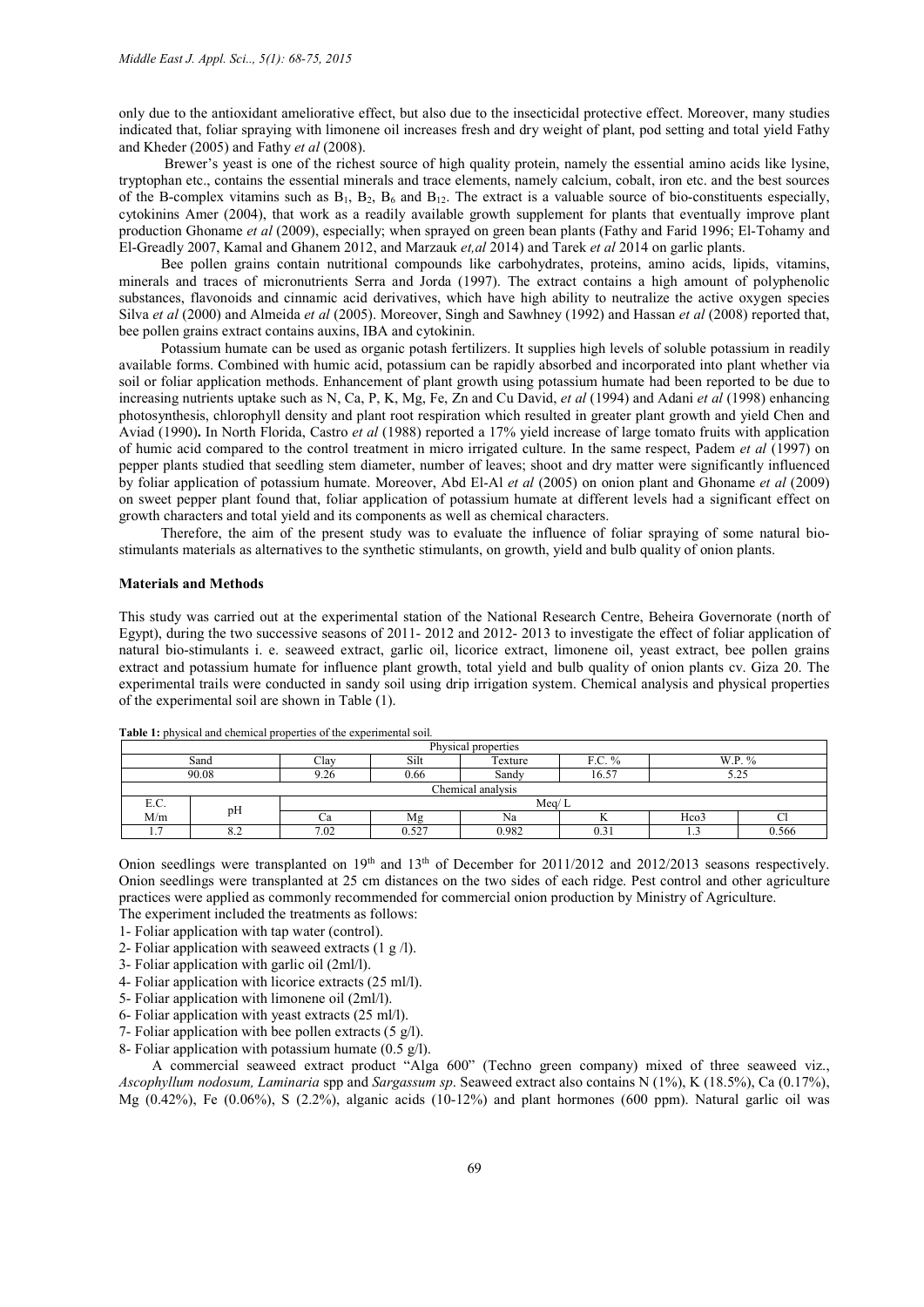produced by Anhui Ruisen Biological Technology Co., Ltd., China. Licorice extract was prepared from the powdered roots of commercial licorice by mixing with boiled tap water ( 1kg licorice : 2 liter water) and left at room temperature for 24 hours then mixed in a blender and filtered to obtain a brown concentrated liquid extract. Minerals and antioxidant content of Egyptian licorice root are tabulated in Table (2): minerals and antioxidants content of Egyptian licorice roots (mg/ 100g dry weight) according to Morsi *et al* (2008).

Table 2: Minerals and antioxidants content of Egyptian licorice roots (mg/ 100g dry weight) according to Morsi *et al* (2008).

| Minerals content |                    | Antioxidants content |       |  |  |  |
|------------------|--------------------|----------------------|-------|--|--|--|
| Mg               | 473.5              | Total phenol         | 405.0 |  |  |  |
| Fe               | 25.27              | Total flavonoids     | 14.9  |  |  |  |
| Ca               | 984.0              | Tannins              | 47.54 |  |  |  |
| K                | 480.2              | <b>Saponins</b>      | 27.99 |  |  |  |
| Mn               | $\gamma$<br>ر ہے . | Carotenoids          | 1.78  |  |  |  |

Commercial natural limonene oil was obtained from El-Gomhoria Company for chemicals. Yeast extract was prepared from brewer's yeast ( *saccharomyces cerevisiae*), dissolved in water followed by adding sugar at a ratio of 1: 1 and kept 24 hours in a warm place for reproduction according to the methods of Morsi *et al* (2008). Chemical analysis of activated yeast is shown in Table (3): chemical analysis of activated yeast (mg/ 100g dry weight).

Table 3: chemical analysis of activated yeast (mg/ 100g dry weight).

| Minerals         |       | Amino acids   |      | <b>Vitamins</b>  |                   |
|------------------|-------|---------------|------|------------------|-------------------|
| Total N          | 7.23  | Arginine      | 1.99 | Thiamin          | 2.71              |
| $P_2O_5$         | 51.68 | Histidine     | 2.63 | Riboflavin       | 4.96              |
| $K_2O$           | 34.39 | Isoleiucine   | 2.31 | Nicotinic acid   | 39.88             |
| MgO              | 5.76  | Leucine       | 3.09 | Pantothenic acid | 19.56             |
| CaO              | 3.05  | Lysine        | 2.95 | Biotin           | 0.09              |
| SiO <sub>2</sub> | 1.55  | Methionine    | 0.72 | Pyridoxine       | 2.90              |
| SO <sub>2</sub>  | 0.49  | Phrnylalanine | 2.01 | Folic acid       | 4.36              |
| NaCl             | 0.30  | Theronine     | 2.09 | Cobalamin        | 153 <sub>ug</sub> |
| Fe               | 0.92  | Tryptophan    | 0.45 | Enzymes          |                   |
| Ba               | 157.6 | Valine        | 2.19 | Oxidase          | 0.350             |
| Co               | 67.8  | Glutamic acid | 2.00 | Peroxidase       | 0.290             |
| Pd               | 438.6 | Serine        | 1.59 | Catalase         | 0.063             |
| Mn               | 81.3  | Aspartic acid | 1.33 |                  |                   |
| Sn               | 223.9 | Praline       | 1.53 | Carbohydrates    | 23.20             |
| Zn               | 335.6 | Tyrosine      | 1.49 |                  |                   |

Bee pollen extract was prepared from bee pollen grains obtained from the Egyptian Agriculture Research Center as described by Carpes *et al* (2007) with some modifications by mixing bee pollen in a blender with water (1:2, w/v) at temperature of 70\*C for 30 min with constant agitation, the extract was further filtered to obtain a concentrated liquid extract. The control treatment was sprayed with tap water.

 The tested bio-stimulants were applied as a foliar spray thrice by 15 day intervals, beginning from 30 days after transplanting. The experimental design was a complete randomized blocks with 3 replications for each treatment. The plot area was 15 m2 (one row of 15 m length and 1m width).

The following data recorded:

1-Plant growth characters:

 After 120 days from transplanting samples of onion plants were taken and number of leaves/ plant, plant length (cm), fresh and dry weight of leaves, neck and bulb (g/plant) were recorded.

2-Bulb yield and its physical properties:

 At harvest time (180 days old) the total weights of bulbs resulting from each experiments plot were recorded and the yield of number and weight of bulbs /m<sup>2</sup> as well as total yield ton/fed. were calculated. Samples of 10 bulbs from each experimental plot were taken and average weight (g), length and diameter of bulb and nick (cm) were recorded. 3-Chemical bulb quality:

 At harvest time, onion bulb samples from each experimental plot were taken for elemental analysis where N element % in the dry matter of bulb tissue were determined according to the methods described by Pregl (1945), In addition, protein percentages in bulbs were calculated by multiplying nitrogen content by 6.25. Reading of TSS was taken using hand refract meter calibrated as percent sucrose. The dry matter of bulb tissue was determined according the method described by Dubois *et al*. (1956).

 All obtained data were subjected to the statistical analysis and means were compared according to LSD at 5% level test described by Gomez and Gomez (1984).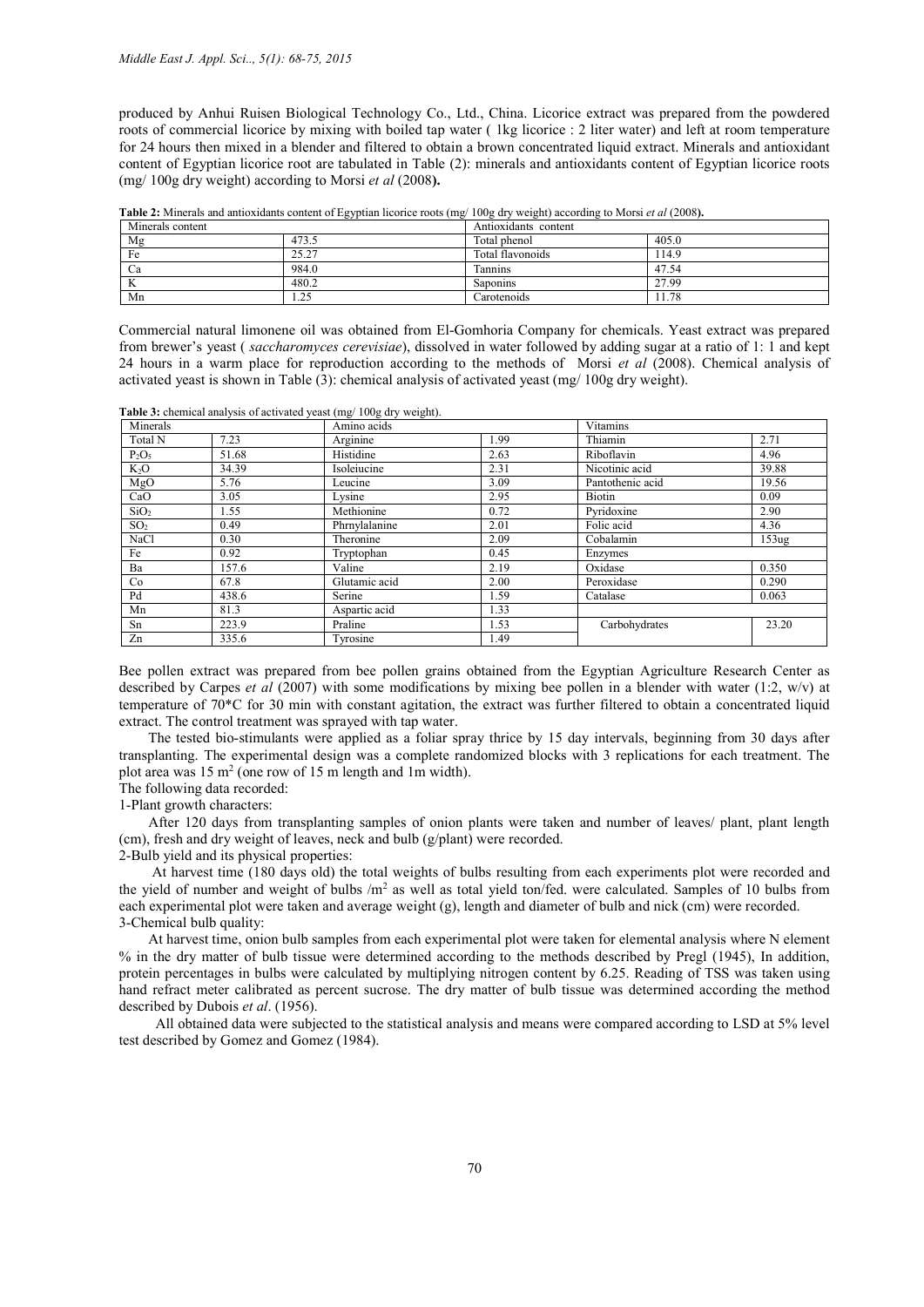### Results and Discussion

#### *Plant growth characters*

Data presented in Table (4) show that, the effect of spraying bio stimulants on vegetative growth characters of onion plants during 2012 and 2013 seasons. It was evidently clear that most of the applied foliar treatments greatly improved all studied growth characters of onion plants with various significant degrees compared with those of control in both seasons. However, foliar spraying of yeast extract, seaweeds extract and licorice extract at the same time had the highest stimulation effect on onion plant growth characters i.e. (plant length and number of leaves as well as fresh and dry weight of leaves, nick and pulps). These results are the same fending in both seasons. The positive effect of foliar application of yeast extract have been repeatedly reported on many vegetable crops, for instance, it significantly increased vegetative growth parameters of potato (Gomaa *et al* 2005). Furthermore, the improvement of onion plant growth in response to foliar application of yeast extract may be attributed to its contents of proteins, amino acids, different nutrients and higher percentage of vitamin B which may play an important role in improving growth and controlling the incidence of fungal diseases (Nitalikar *et al* 2010). These findings are in agreement with the results of Abou EL-Yazied and Mady (2012), Kamal and Ghanem (2012), Tarek *et al* (2014) and Marzauk *et al* (2014) who found that the application of yeast extract increased plant growth characters on vegetable crops. Moreover, the superiority of onion plants by spraying seaweed extract these may be attributed the extract contains growth promoting hormones (IAA and IBA), cytokinins, trace elements (Fe, Cu, Zn, Co, Mo, Mn and Ni) as well as vitamins and amino acids (Zodape *et al.* 2011). Such enhancement in growth parameters could be attributed to either improvement in soil condition resulting in greater root growth thereby enhancing the utilization of soil nutrients or the changes in the biotic and abiotic environment of plants which alters the host-parasitic relationship. Applying seaweed extract increased the response of different growth parameters responses of Watermelon Abdel-Mawgoud *et al* (2010). In the same respect, Shehata *et al* (2011) on Celeriac plants, Fawzy *et al* (2012) on Chinese garlic plants and Hernández *et al* (2013) on tomato found that foliar spraying of seaweed extract obtain the highest values of vegetative growth. Further, seaweed extracts are considered an organic farm input as they are environmentally benign and safe for the health of animals and humans. However, foliar application of licorice extract had the highest stimulation effect on plant growth characters. The stimulation effect on growth behavior could be explained based on their beneficial physiological effects, since licorice had a high concentration of naturally chemical compounds in the extract like; phenolic compounds (Table 2), which is essential for plant physiology due to its contribution for morphological plant form and structure, also, they are involved in plant growth and reproduction process (Cook and Samman 1996). On the other hand, licorice flavonoids are currently the strongest natural antioxidants known with 100 times stronger than that of vitamin E (Ju 1989). In addition, licorice extract reported to have antimicrobial activities against a wide range of pathogens by the action of the phytoalexins (Nitalikar *et al* 2010).

| Treatments   | 2012 season                 |         |          |                    |         |          |                  |        |                    | $2013$ season |                    |          |          |         |                  |        |  |
|--------------|-----------------------------|---------|----------|--------------------|---------|----------|------------------|--------|--------------------|---------------|--------------------|----------|----------|---------|------------------|--------|--|
|              | Plant                       | No. of  |          | Fresh weight $(g)$ |         |          | Dry weight $(g)$ |        | Plant<br>No.<br>of |               | Fresh weight $(g)$ |          |          |         | Dry weight $(g)$ |        |  |
|              | length<br>(c <sub>m</sub> ) | leaves  | leaves   | neck               | bulb    | leaves   | neck             | bulb   | length<br>(cm)     | leaves        | leaves             | neck     | bulb     | leaves  | neck             | bulb   |  |
|              | 48.46                       | 7.71    | 28.41    | 34.63              | 79.00   | 9.40     | 7.10             | 21.86  | 48.80              | 7.67          | 29.40              | 34.26    | 78.67    | 9.71    | 7.06             | 21.42  |  |
|              | 68.80**                     | $9.25*$ | $30.27*$ | 35.58*             | 82.97*  | 11.29*   | $8.31*$          | 24.38* | 57.11*             | $9.22*$       | 29.99*             | 35.74*   | $82.63*$ | $1.29*$ | $8.27*$          | 23.95* |  |
|              | 63.34*                      | 8.66    | 29.93    | 35.43              | 82.75   | 11.19    | 8.15             | 23.92  | 53.62              | 8.74          | 29.64              | 35.70    | 82.19    | 1.22    | 8.11             | 23.20  |  |
|              | 66.67*                      | 9.04    | 30.10    | 35.53              | 82.86   | 10.97    | 8.18             | 23.80  | 54.62              | 9.01          | 29.00              | 34.97    | 81.67    | 11.09   | 8.15             | 23.04  |  |
|              | $67.25*$                    | $9.19*$ | 28.78    | 34.84              | 83.17   | 11.13    | 8.19             | 23.40  | 51.70              | 8.35          | 29.13              | 35.13    | 82.62    | 11.03   | 8.21             | 23.00  |  |
|              | 68.86**                     | 9.59**  | $30.45*$ | 35.56*             | 83.19** | $11.26*$ | $8.31*$          | 23.92* | 57.18*             | $9.55*$       | $30.26*$           | $35.65*$ | 83.12*   | $1.33*$ | $8.32*$          | 23.54* |  |
|              | 57.00*                      | 8.57    | 29.65    | 35.40              | 82.18   | 10.89    | 8.21             | 23.67  | 56.92              | 9.14          | 29.73              | 35.49    | 82.37    | 11.26   | 8.23             | 23.25  |  |
|              | 68.54*                      | 8.44    | 28.29    | 34.18              | 80.96   | 10.22    | 8.01             | 22.05  | 53.52              | 8.30          | 27.96              | 34.48    | 80.42    | 10.44   | 8.01             | 22.19  |  |
| LSD at $5\%$ | l.12                        | 0.50    | .07      | 0.53               | 0.65    | 0.43     | 0.19             | 0.79   | 2.22               | 0.48          | 0.82               | 0.53     | 0.76     | 0.38    | 0.12             | 0.52   |  |

Table 4: Effect of foliar application of natural bio-stimulants on growth characters of onion plants during 2012 and 2013 seasons.

*(1)- Foliar application with tap water (control). (2)- Foliar application with seaweed extracts (1 g /l).(3)- Foliar application with garlic oil (2ml/l). (4)- Foliar application with licorice extracts (25 ml/l).(5)- Foliar application with limonene oil (2ml/l).(6)- Foliar application with yeast extracts (25 ml/l).(7)- Foliar application with bee pollen extracts (5 g/l). 8- Foliar application with potassium humate (0.5 g/l).*

#### *Total bulb yield and its components*

 Data showing the effect of foliar application of bio stimulants materials on total yield and its components of onion plants are presented in (Table 5). However, total onion bulb yield as ton\fed. recorded its heaviest values ( 11.73 and 11.77 ton\fed.) for 1<sup>st</sup> and 2<sup>nd</sup> seasons respectively with foliar application of seaweed extract. In descending order yeast extract recorded (11.72 and 11.75 ton\fed.). In the same respect, licorice extract recorded (11.64 and 11.69 ton\fed.) compared control treatment recorded (10.01 and 11.18 ton\fed.) for 1<sup>st</sup> and 2<sup>nd</sup> seasons respectively. The response of average bulb weight as g\bulb and bulb dimension (length and diameter) as well as total bulb yield per  $m<sup>2</sup>$  followed the same pattern of change like that mentioned above. The statistical analysis of the obtained data showed that the differences within different treatments of bio stimulants materials were great enough to reach the 5% levels. The obtained results in both two seasons were similar. It could be concluded that the heaviest bulbs yield and its best values of some physical properties which resulted may be attributed to the best vigor of plant growth characters which obtained by foliar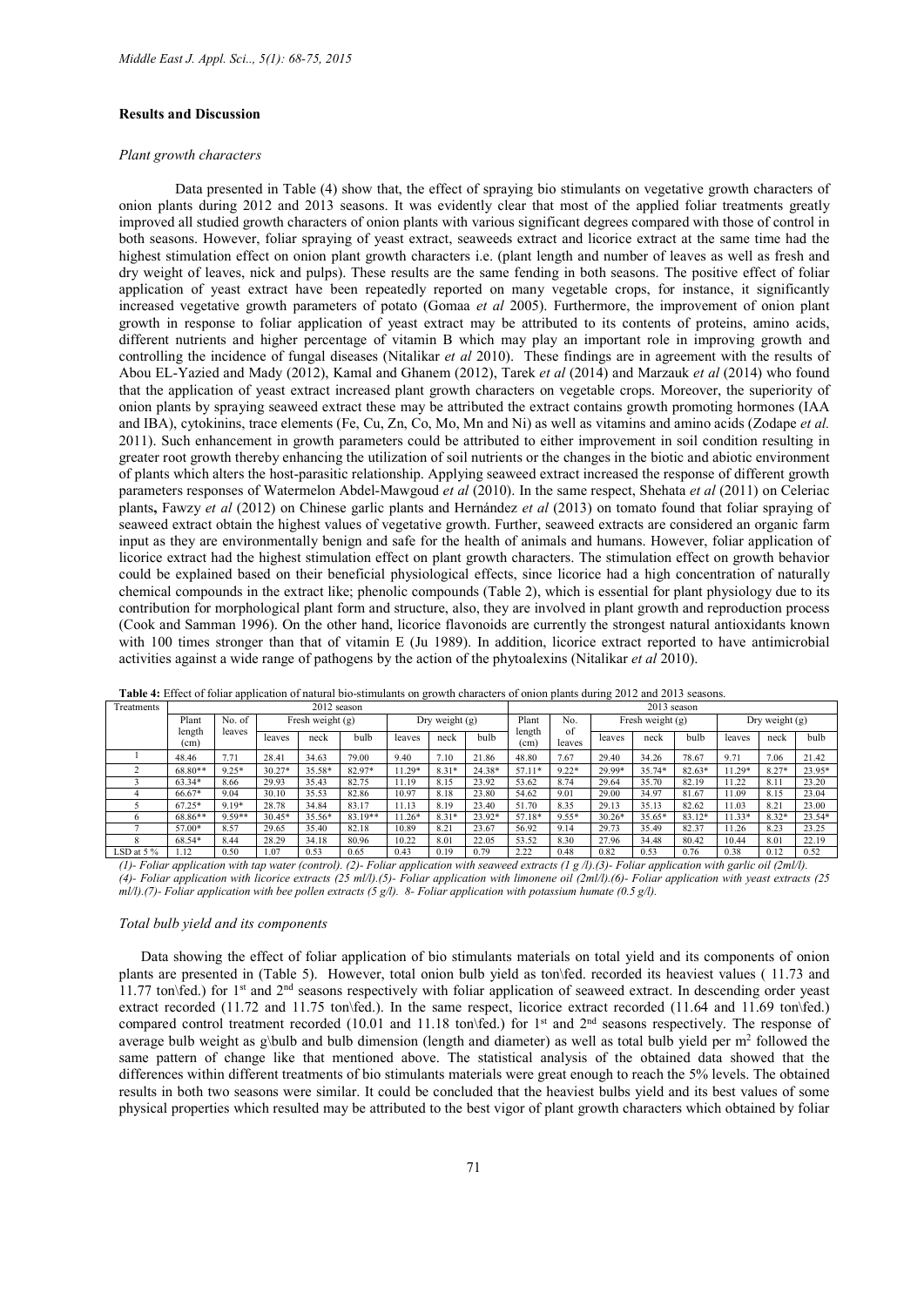application of (seaweed, yeast and licorice extracts ) Table (4). And also seaweed extracts improve nutrient uptake by roots (Crouch *et al* 1990). In the same respect, seaweed extract has been shown to enhance plant defense against pest and diseases (Allen *et al* 2001). However, yield increases in seaweed treated plants are thought to be associated with the hormonal substances present in the extracts especially cytokinins. The reduction in disease severity could be due the fact that higher plants have reservoirs of bio gradable secondary metabolites (Fawcett and Spencer 1997) that are reported to inhibit various phytopathogenic fungi (Pandey and Pant 1997). On the other hand, the enhancing effect of yeast and licorice extracts on total yield and its components of onion plant could be such treatments improved N, P and K % as well as total chlorophyll content and increased natural axons specially cytokinins, IAA and GA<sup>3</sup> contents.

| Treatments |           |          | 2012     |            | 2013         |          |          |          |            |           |
|------------|-----------|----------|----------|------------|--------------|----------|----------|----------|------------|-----------|
|            | Bulb      | Bulb     | Bulb     | Total bulb | Total        | Bulb     | Bulb     | Bulb     | Total      | Total     |
|            | length    | diameter | weight   | yield      | yield        | length   | diameter | weight   | bulb yield | yield     |
|            | (cm)      | (cm)     | (g)      | $(m2)$ kg  | (ton. / fed) | (cm)     | (cm)     | (g)      | $(m2)$ kg  |           |
|            |           |          |          |            |              |          |          |          |            | ton/fed)  |
|            | 5.29      | 6.51     | 152.33   | 2.73       | 10.01        | 5.18     | 6.79     | 158.70   | 2.80       | 11.18     |
|            | $693***$  | 7.98**   | 192.72** | $3.32**$   | $11.73**$    | $7.02**$ | $8.03**$ | 193.99** | $3.39**$   | $11.77**$ |
|            | $6.71*$   | $7.55*$  | 173.34*  | $3.15*$    | $11.51*$     | $6.48*$  | $7.63*$  | 177.94*  | $3.18*$    | $11.52*$  |
| 4          | $6.78**$  | $7.63*$  | 177.94** | $3.24**$   | 11.64*       | $6.73**$ | $7.82**$ | 178.20*  | $3.27**$   | $11.69**$ |
|            | $6.45*$   | $7.47*$  | 175.21*  | $3.15*$    | $11.52*$     | $6.67*$  | $7.74*$  | 175.42*  | $3.17*$    | $11.52*$  |
| 6          | $6.88***$ | $7.64**$ | 186.16** | $3.26**$   | $11.72**$    | $6.94**$ | $7.84**$ | 184.77** | $3.29**$   | $11.75**$ |
|            | $6.62*$   | $7.57*$  | 164.31*  | $3.16*$    | 11.56*       | $6.67*$  | $7.59*$  | 171.35*  | $3.18*$    | 11.65*    |
| 8          | $6.56*$   | $7.55*$  | 169.61*  | $3.16*$    | $11.63*$     | $6.64*$  | $7.68*$  | 174.51*  | $3.20*$    | 11.64*    |
| LSD at 5   | 0.29      | 0.37     | 10.87    | 0.23       | 0.17         | 0.29     | 0.22     | 9.63     | 0.21       | 0.22      |
| $\%$       |           |          |          |            |              |          |          |          |            |           |

Table 5: Effect of foliar application of natural bio-stimulants on total yield of onion plants during 2012 and 2013 seasons.

*(1)- Foliar application with tap water (control). (2)- Foliar application with seaweed extracts (1 g /l).(3)- Foliar application with garlic oil (2ml/l). (4)- Foliar application with licorice extracts (25 ml/l).(5)- Foliar application with limonene oil (2ml/l).(6)- Foliar application with yeast extracts (25 ml/l).(7)- Foliar application with bee pollen extracts (5 g/l). 8- Foliar application with potassium humate (0.5 g/l).*

#### *Chemical content of onion bulb*

 Table (6) shows the effect of the tested bio stimulants on chemical composition of onion bulb tissues. It is clear that the foliar application of bio stimulants treatments significantly increased the percentage of nitrogen, protein and dry matter contents of onion bulb tissues. However, foliar application of yeast, seaweed and licorice extracts treatments greatly improved onion bulb contents of the percentage of nitrogen, protein and dry matter compared with those of control and other foliar applications in the two seasons. The beneficial effect of foliar application with yeast extract may be attributed to the promotion of plant hormones as a result of yeast application; the natural cytokinins content in yeast stimulates cell division and enlargement as well as synthesis of protein, nucleic acid and chlorophyll (Spencer *et al* 1983).

| Treatments   |       |           | 2012 season   |            | 2013 season |               |           |            |  |  |
|--------------|-------|-----------|---------------|------------|-------------|---------------|-----------|------------|--|--|
|              | TSS   |           | $\frac{0}{0}$ |            | <b>TSS</b>  | $\frac{0}{0}$ |           |            |  |  |
|              |       |           | Protein       | Dry matter |             |               | Protein   | Dry matter |  |  |
|              | 11.52 | l.70      | 10.65         | 13.63      | 11.56       | 1.59          | 9.96      | 13.29      |  |  |
|              | 11.57 | $2.13***$ | $13.33**$     | $14.40**$  | 11.60       | $2.12**$      | $13.23**$ | $14.06**$  |  |  |
|              | 11.42 | $1.92**$  | $12.39*$      | 14.04*     | 11.50       | 1.85*         | 11.83*    | $13.71*$   |  |  |
|              | 11.48 | 1.98**    | $13.00**$     | $14.34**$  | 11.52       | $2.09**$      | $12.56**$ | $14.04*$   |  |  |
|              | 11.53 | $1.91*$   | $11.94*$      | $14.23*$   | 11.59       | 1.88*         | $11.73*$  | 13.90*     |  |  |
| h            | 11.45 | $2.11***$ | 13.18**       | $14.74**$  | 11.51       | $2.08**$      | 12.98**   | $14.41**$  |  |  |
|              | 11.56 | $1.87*$   | 11.67         | $14.37*$   | 11.53       | 1.86*         | $11.61*$  | $14.00*$   |  |  |
|              | 11.45 | $1.90*$   | $12.09*$      | $14.33*$   | 11.53       | 1.90*         | 11.88*    | $14.00*$   |  |  |
| LSD at $5\%$ | N.S.  | 0.16      | l.02          | 0.21       | N.S.        | 0.21          | .28       | 0.20       |  |  |

Table 6: Effect of foliar application of natural bio-stimulants on chemical content of onion bulb during 2012 and 2013 seasons.

*(1)- Foliar application with tap water (control). (2)- Foliar application with seaweed extracts (1 g /l).(3)- Foliar application with garlic oil (2ml/l). (4)- Foliar application with licorice extracts (25 ml/l).(5)- Foliar application with limonene oil (2ml/l).(6)- Foliar application with yeast extracts (25 ml/l).(7)- Foliar application with bee pollen extracts (5 g/l). 8- Foliar application with potassium humate (0.5 g/l).*

 The beneficial effect of licorice extract on chemical content of onion bulb might be due to their direct and indirect stimulatory and antioxidant protective effect. As reported in Table (2) licorice extract is rich in many essential minerals, i.e. Mg, Fe, Ca and K as well as many natural antioxidants including, total phenols, flavonoids, tannins, saponins and carotenoids (Morsi *et al* 2008)

The promoting effect of seaweed extract on chemical content of onion bulb might be

to great contain high levels of organic matter, micro elements, vitamins and fatty acids and also rich in growth regulators such as auxins, cytokinin and gibberellins. The beneficial effect of seaweed extract application is as a result of many components that may work synergistically at different concentrations, although the mode of action still unknown (Shehata *et al.,* 2011).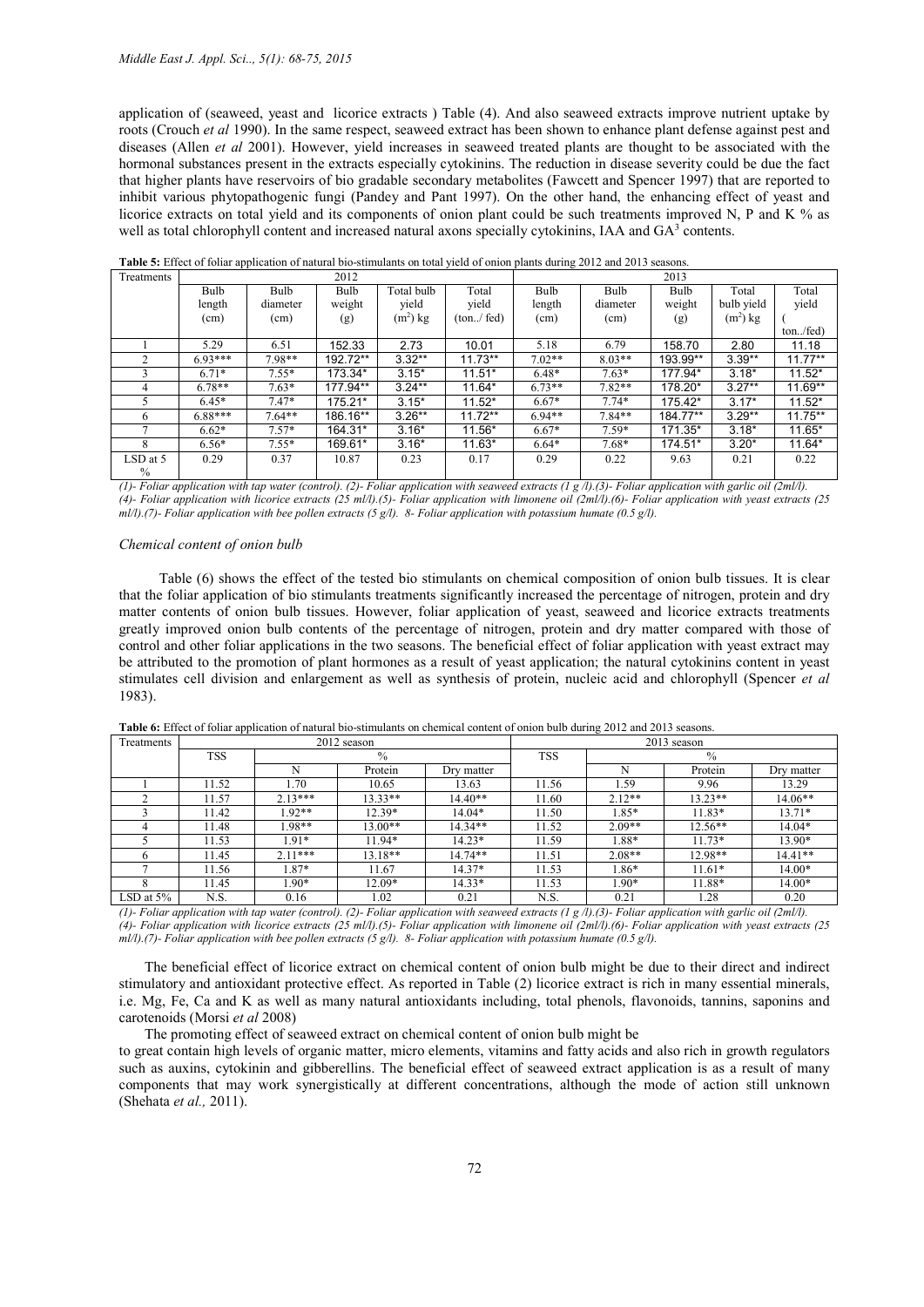### References

- Abdel-Al, Faten S., M.R. Shafeek, A.A. Ahmed and A.M. Shaheen, 2005. Response of growth and yield of onion plants to potassium fertilizer and humic acid. J. Agric. Sci. Mansoura Univ., 30(1): 441-452.
- Abdel-Mawgoud, A. M. R., A. S. Tantawy, Magda M . Hafez and Hoda A. M. Habib, 2010.Seaweed extract improves growth, yield and quality of different watermelon hybrids Research Journal of Agriculture and Biological Sciences, 6(2): 161-186.
- Abou EL-Yazied and M.A. Mady, 2012. Effect of boron and yeast extract foliar application on growth, pod setting and both green pod and seed yield of broad bean (*Vicia faba* L.). Journal of Applied Sciences Research, 8(2): 1240- 1251.
- Adani, F., P. Genevini, P. Zaccheo and G. Zocchi, 1998. The effect of commercial humic acid on tomato plant growth and mineral nutrition. Journal of Plant Nutrition, 21: 561-575.
- Akhauri, R.K. and R.P. Yadova, 1999. Evaluation of some phytoextrats against pod borer complex on pre-rabi season pigeon pea. North Bihar Pesticidal Res. J. 11 (1):26-31.
- Allen, V.G., K.R. Pond, K.E. Saker, J.P Fontenot, C.P Bagley, R.L, Evans, R.E Schmidt, J.H Fike, X. Zhang, J.Y Ayad, C.P Brown, M.F Miller, Montgomery, J.L Mahan, D.B Wester and C. Melton, 2001. Tasco: influence of a brown seaweed on antioxidants in forages and livestock - a review. Journal of Animal Science 79 (E Suppl): E-21- E31.
- Almeida, M.L., L.C. Pamplona, S. Coimbra and O.M. Barth, 2005. Chemical composition and botanical evaluation of dried bee pollen pellets. J. Food Composition and Analysis, Madison, 18 (1): 105-111.
- Amal, A.M., A.G. El-Emary and H.F. Ali, 2010. Influence of some citrus essential oils on cell viability, glutathione-stransferase and lipid peroxidation in Ehrlich ascites carcinoma cell. J. Amer. Sci., 6 (10): 820-826.
- Amer, S.A., 2004. Growth, green pods yield and seed yield of common bean as affected by active dry yeast, salicylic acid and their interaction. J. Agric. Sci., Mansoura Univ., 29(3): 1407-1422.
- Bhyan, S.B., M.M. Alara and M.S. Ali, 2007. Effect of plant extracts on okra mosic virus incidence and yield related parameters of okra. Asian J. Agric. Res., 1(3): 112-118.
- Bokil, K.K., V.C. Mehta, D.S. Datar, 1974. Seaweeds as manure: II pot culture manorial experiments on wheat. Phykos, 13(1): 1-5.
- Carpes, S.T., R. Begnini, S.M. Alencar and M.L. Masson, 2007. Study of preparation of bee pollen extracts, antioxidant and antibacterial activity. Cienc. Agrotec., Lavras, 31(6):1818-1825.
- Castro, B.F., S.J. Locascio and S.M. Olson, 1988. Tomato response to foliar nutrient and biostimulant applications. Proceeding of Florida State of Horticulture Society, 103: 117-119.
- Challen, S.B., J.C. Hemingway, 1965. Growth of higher plants in response to feeding with seaweed extracts. Proc. 5th Ind. Seaweed Symp.
- Chen, Y. and T. Aviad, 1990. Effects of humic substances on plant growth. Soil Science of America, Inc., Madison, WI, pp: 161-186.
- Cook, N.C. and S. Samman, 1996. Flavonoids chemistry, metabolism, cardio protective effect and dietary sources. J. Nutr. Bio., 7 (2): 66-76.
- Crouch I.J., Beckett R.P. and J. Staden, 1990. Effect of seaweed concentrate on the growth and mineral nutrition of nutrient stressed lettuce. Journal of Applied Phycology 2: 269-272.
- Curtis, H., U. Noll, J. Stomann and A.J. Slusarenko, 2004. Broad- spectrum activity of the volatile phytoanticipin allicin in extracts of garlic against plant pathogenic bacteria, fungi and omycetes. Phys, and Molec., Plant Path., 65: 79- 89.
- David, P.P., P.V. Nelson and D.C. Sanders, 1994. A humic acid improves growth of tomato seedling in solution culture. Journal of plant nutrition, 17: 173-184.
- Dogra, B.S. and R.K. Mandradia, 2012. Effect of seaweed extract on growth and yield of onion. International Journal of Farm Sciences, 2(1) : 59-64.
- Dubois, M., K. A. Gilles, J. K. Hamilton, P. A. Rebers, and F. Smith. 1956. Calorimetric method for determination of sugars and related substances. Anal. Chem. 28: 350- 356.
- El-Jawary, A.K., 2002. Effect of deferent foliar nutritions on growth and yield of sweet pepper. M.Sc. Fac. Agric. Baghdad Univ., Iraq.
- El-Mougy, N.S., 2009. Effect of some essential oils for limiting early blight development in potato field. J. Plant Protection Res., 49(1): 57-62.
- El-Tohamy, W.A. and N.H. El-Greadly, 2007. Physiological response, growth, yield and quality of snap beans in response to foliar application of yeast, vitamin E and zinc under sandy soil. Australian J. Basic and Applied Sci., 1(3): 294-299.
- Fathy, S.L. and S. Farid, 1996. The possibility of using vitamin Bs and yeast to delay senescence and improve growth and yield of common bean. J. Agric. Sci., Mansoura Univ., 21 (4): 1415-1423.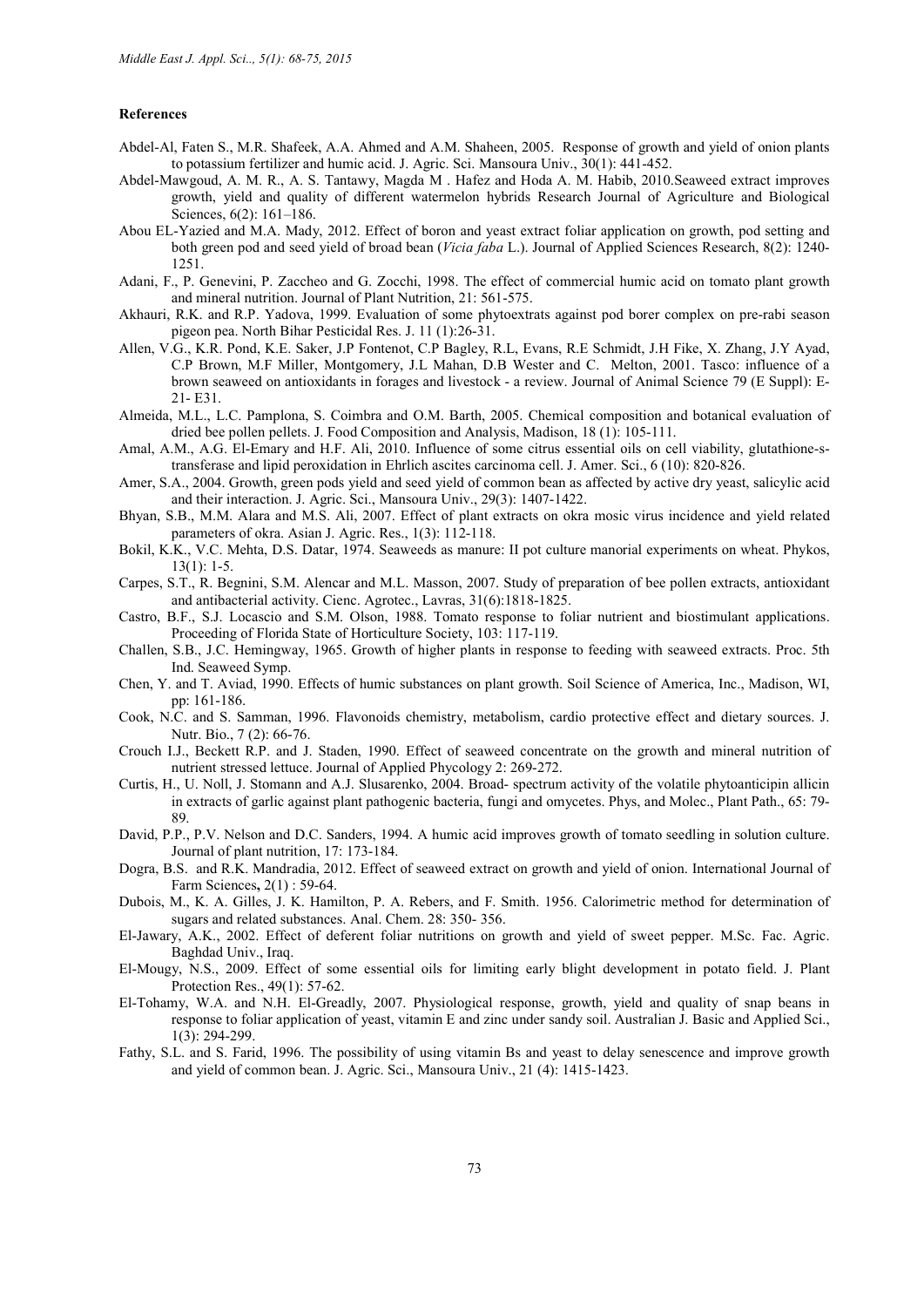- Fathy, S.S. and Z.M. Kheder, 2005. Programs and new treatments for reducing the infection severity and indusing tolerability of tomato yellow leaf curl virus in dall season. The 6<sup>th</sup> Arabian Conference for Hortic. Ismailia, Egypt, 212-245.
- Fathy, S.S., A.M. Moghasy, M.E. El-Nagar and M.H. Tolba, 2008. Effect of some natural essential oil on cowpea productivity and storability. J. Agric. Sci, Mansoura Univ., 33 (11): 8057-8070.
- Fawcett C.H and D.M Spencer 1997. Plant chemotherapy with natural products. Annual Review of Phytopathology 8: 403.
- Fawzy, Z.F., Z.S., El-Shal, Li Yunsheng, Ouyang Zhu and Omaima M. Sawan, 2012. Response of Garlic (*Allium Sativum,* L.) Plants To Foliar Spraying of Some Bio-Stimulants Under Sandy Soil Condition. Journal of Applied Sciences Research, 8(2): 770-776.
- Fayad, M.H., 2005. Effect of foliar spraying with some plant growth regulators and plant extracts on growth and yield of cucumber plants. PhD, fac., Agric. Basra Univ., Iraq.
- Ghoname, A.A, Mona G. Dawood, G.S. Riad and W.A. El-Tohamy 2009. Effect of Nitrogen Forms and Biostimulants Foliar Application on the Growth, Yield and Chemical Composition of Hot Pepper Grown under Sandy Soil Conditions. Research Journal of Agriculture and Biological Sciences, 5(5): 840-852.
- Gomaa, A.M., S.S. Moawad, I.M.A. Ebadah and H.A. Salim, 2005. Application of bio-organic farming and its Influence on certain pests infestation, growth and productivity of potato plants. J. Applied Sci., Res., 1(2):205-211.
- Gomez, K.A. and A.A. Gomez, 1984. Statistical procedures for Agriculture Research. Second Ed. Wiely Interscience Publ. John Willey and Sons, New York.
- Hassan, H.M., O.K. Ahmed, H.A. El-Shemy and A.S. Afify, 2008. Palm pollen extracts as plant growth substances for banana tissue culture. World J. Agric. Sci., 4(4):514-520.
- Helmy, E.M.S., 1992. Response of summer squash application method to fresh garlic extracted by different solvents. Alex. J. Agric. Res., 37: 125-142.
- Hernández, R. M. H., F. Santacruz , M. A. Ruiz-López, 2013. Effect of liquid seaweed extracts on growth of tomato seedlings (*Solanum lycopersicum* L.). Springer Science Business Media Dordrecht
- Husain, W. A. and F.H. El-Rekaby, 2006. Response of cucumber plants to foliar spray with garlic, licorice extract and urea on growth and yield. Iraqi J. Agric. Sci., 37(4): 33-38.
- Jibouri, A.M., A.K. Al-Jawary and F.H. Al-Sahaf, 2005. Effect of foliar fertilizer and liquid extract on TSS and vitamin C of sweet pepper fruits. The 6 th Arabian Conf. for Horti., Ismailia Egypt.
- Ju, H.S., 1989. Effect of *Glycyrrhiza* flavonoids on lipid peroxidation and active oxygen radicals. Acta Pharmaceutica Sincica, 24 (11): 807-812.
- Kamal, A.M. and K.M. Ghanem, 2012. Impact of some bio-stimulants on organically cultivated snap bean plants. Egyt. J. of Appl. Sci., 27(2);89-104.
- Konkov, P. F. and V. Kiram, 1988. Vegetable growing in home garden of tropical and subtropical areas. MIR, Pub., Moscow, USSR.
- Marzauk, M. Neama ,M.R Shafeek, Y.I. Helmy, A.A. Ahmed and Magda, A.F. Shalaby, 2014. Effect of vitamin E and yeast extract foliar application on growth, pod yield and both green pod and seed yield of broad bean (*Vicia faba*  L.). Middle East Journal of Applied Sciences 4(1): 61-67,
- Morsi, M.K., B. El-Magoli, N.T. Saleh, E.M. El-Hadidy and H.A. Barakat, 2008. Study of antioxidants and anticancer activity licorice *Glycyrrhiza glabra* extracts. Egyptian J. Nutr. And Feeds, 2(33): 177-203.
- Nitalikar, M.M., K.C. Munde, B.V. Dhore and S.N. Shikalgar, 2010. Studies of antibacterial activities of *Glycyrrhiza glabra* root extract. International J. Pharm Tech. Res., 2(1): 899-901.
- Padem, H., A. Ocol and A. Alan, 1997. Effect of humic acid addicted foliar fertilizer. Symposium on greenhouse management for better yield and quality in mild winter climates, 3-5.
- Pandey, V.N. and D.C. Pant, 1997. In vitro antifungal activity of some higher plant products against soil borne phytopathogens. Madras Agricultural Journal 84: 149.
- Pregl, F., 1945. Quantitative organic Micro-Analysis. 1st Ed. J. and A. Churdill Ltd, London. Gomez, K.A. and A.A. Gomez, 1984. Statistical procedures for Agriculture Research. Second Ed. Wiely Interscience Publ. John Willey and Sons, New York.
- Rama Rao, K., 1991. Effect of seaweed extract on Zizyphus mauratiana Lamk. J. Indian Bot. Soc., 71: 19–21.
- Sažetak, A., 2011. Greenhouse pepper, natural biostimulants, phenolic content, pigments, vitamin C, antioxidant activity. Journal of the science of food and agriculture 91 (12): 2146-2152.
- Serra, B.J. amd R.E. Jorda, 1997. Nutrient composition and microbiological quality of honeybee collected pollen in Spain. J. Agric. Food Chemistry, Easton, 45(3): 725-732.
- Shafshak, N.S., A.R. Aggour and S.M. Ali, 2004. Effect of fertilization system on squash cultivar production. The 4<sup>th</sup> Sci. Conf. of Agric. Sci., Assiut, 416-426.
- Shehata, S.M., S. Heba, Abdel- Azem, A. Abou El-Yazied and A.M. El- Gizawy, 2011. Effect of foliar spraying with amino acids and seaweed extract on growth, chemical constitutes, yield and its quality of Celeriac plant. European Journal of Scientific Research, 58(2): 257-265.